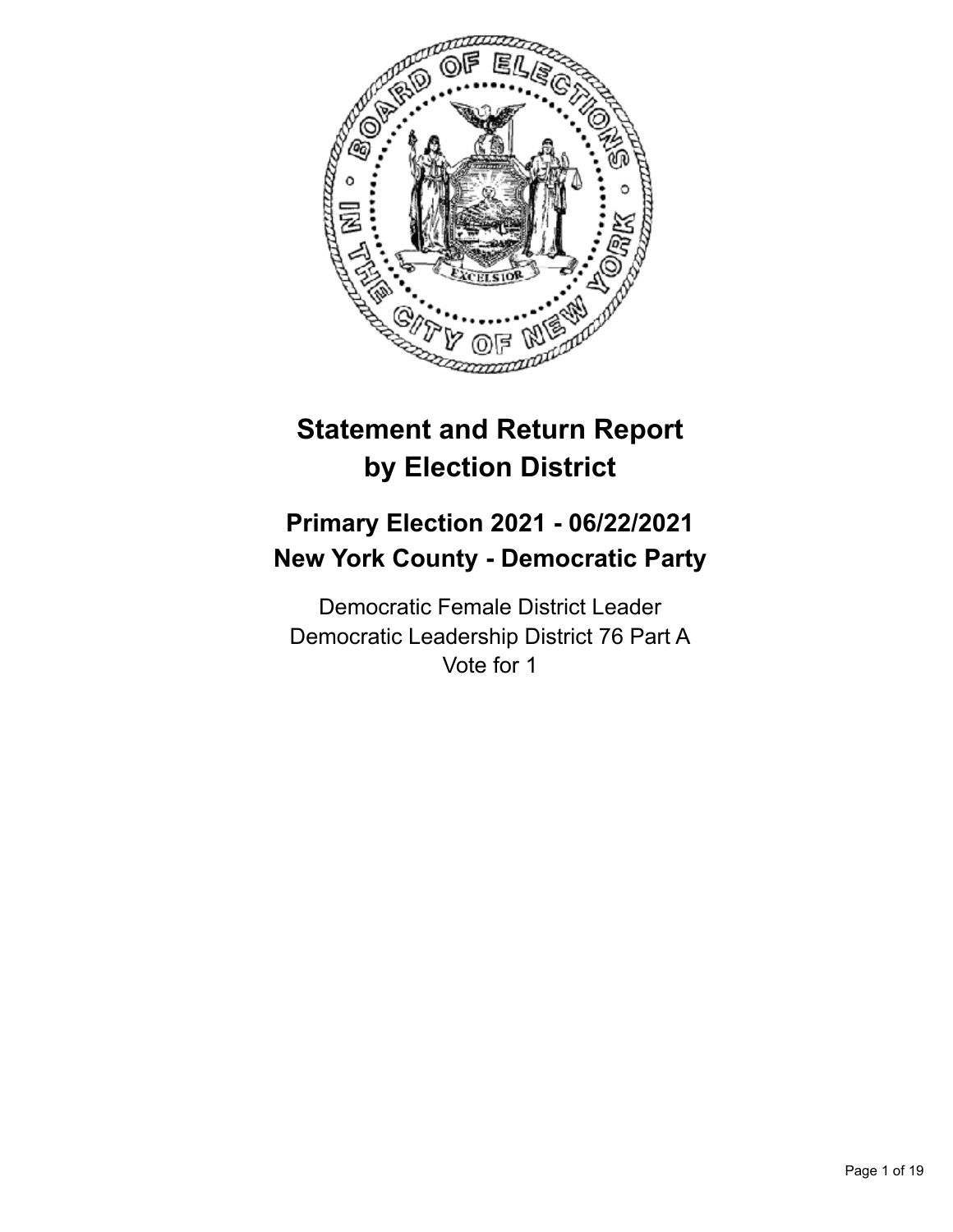

| PUBLIC COUNTER                                           | 211      |
|----------------------------------------------------------|----------|
| <b>MANUALLY COUNTED EMERGENCY</b>                        | $\Omega$ |
| ABSENTEE / MILITARY                                      | 63       |
| <b>AFFIDAVIT</b>                                         | 0        |
| <b>Total Ballots</b>                                     | 274      |
| Less - Inapplicable Federal/Special Presidential Ballots | $\Omega$ |
| <b>Total Applicable Ballots</b>                          | 274      |
| REBECCA S. WEINTRAUB                                     | 103      |
| <b>ESTHER YANG</b>                                       | 111      |
| DIONTE S. NOBLE (WRITE-IN)                               | 1        |
| LISA MURKCLISKI (WRITE-IN)                               | 1        |
| <b>Total Votes</b>                                       | 216      |
| Unrecorded                                               | 58       |

## **002/76**

| 159      |
|----------|
| 0        |
| 34       |
| 2        |
| 195      |
| $\Omega$ |
| 195      |
| 88       |
| 78       |
| 166      |
| 29       |
|          |

| <b>PUBLIC COUNTER</b>                                    | 139      |
|----------------------------------------------------------|----------|
| <b>MANUALLY COUNTED EMERGENCY</b>                        | $\Omega$ |
| ABSENTEE / MILITARY                                      | 55       |
| <b>AFFIDAVIT</b>                                         |          |
| <b>Total Ballots</b>                                     | 195      |
| Less - Inapplicable Federal/Special Presidential Ballots | $\Omega$ |
| <b>Total Applicable Ballots</b>                          | 195      |
| REBECCA S. WEINTRAUB                                     | 95       |
| <b>ESTHER YANG</b>                                       | 51       |
| TRICIA SHIMAMURA (WRITE-IN)                              |          |
|                                                          |          |
| <b>Total Votes</b>                                       | 147      |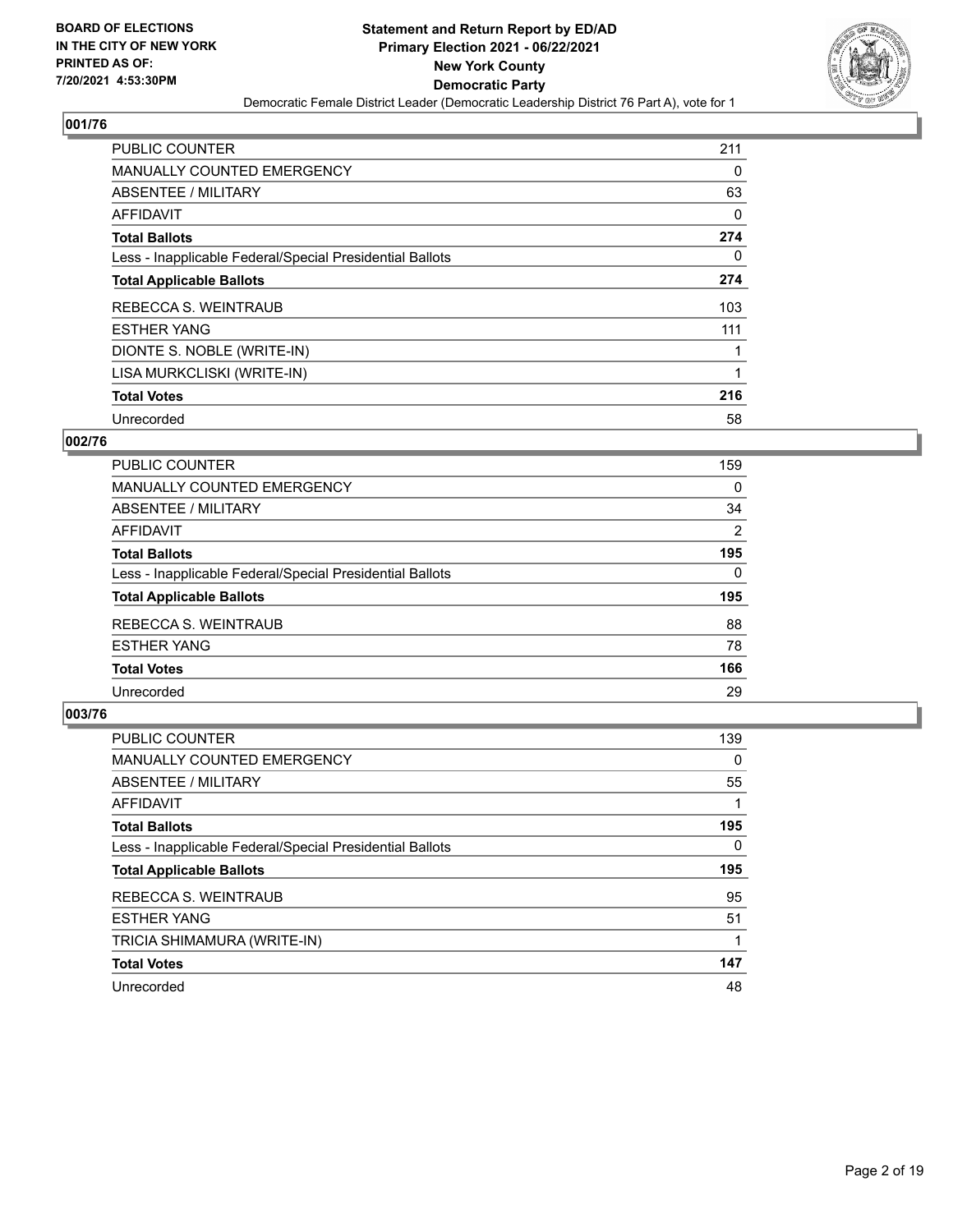

| PUBLIC COUNTER                                           | 130 |
|----------------------------------------------------------|-----|
| <b>MANUALLY COUNTED EMERGENCY</b>                        | 0   |
| ABSENTEE / MILITARY                                      | 36  |
| AFFIDAVIT                                                |     |
| <b>Total Ballots</b>                                     | 167 |
| Less - Inapplicable Federal/Special Presidential Ballots | 0   |
| <b>Total Applicable Ballots</b>                          | 167 |
| REBECCA S. WEINTRAUB                                     | 88  |
| <b>ESTHER YANG</b>                                       | 42  |
| <b>Total Votes</b>                                       | 130 |
| Unrecorded                                               | 37  |

## **005/76**

| <b>PUBLIC COUNTER</b>                                    | 135      |
|----------------------------------------------------------|----------|
| MANUALLY COUNTED EMERGENCY                               | 0        |
| ABSENTEE / MILITARY                                      | 45       |
| AFFIDAVIT                                                | $\Omega$ |
| <b>Total Ballots</b>                                     | 180      |
| Less - Inapplicable Federal/Special Presidential Ballots | 0        |
| <b>Total Applicable Ballots</b>                          | 180      |
| REBECCA S. WEINTRAUB                                     | 76       |
| <b>ESTHER YANG</b>                                       | 66       |
| CAROLINE PACKMAN (WRITE-IN)                              | 2        |
| <b>Total Votes</b>                                       | 144      |
| Unrecorded                                               | 36       |

| <b>PUBLIC COUNTER</b>                                    | 196      |
|----------------------------------------------------------|----------|
| <b>MANUALLY COUNTED EMERGENCY</b>                        | $\Omega$ |
| ABSENTEE / MILITARY                                      | 58       |
| AFFIDAVIT                                                | 2        |
| <b>Total Ballots</b>                                     | 256      |
| Less - Inapplicable Federal/Special Presidential Ballots | $\Omega$ |
| <b>Total Applicable Ballots</b>                          | 256      |
| REBECCA S. WEINTRAUB                                     | 105      |
| <b>ESTHER YANG</b>                                       | 101      |
| ROGER ZIEGLER (WRITE-IN)                                 |          |
| <b>Total Votes</b>                                       | 207      |
| Unrecorded                                               | 49       |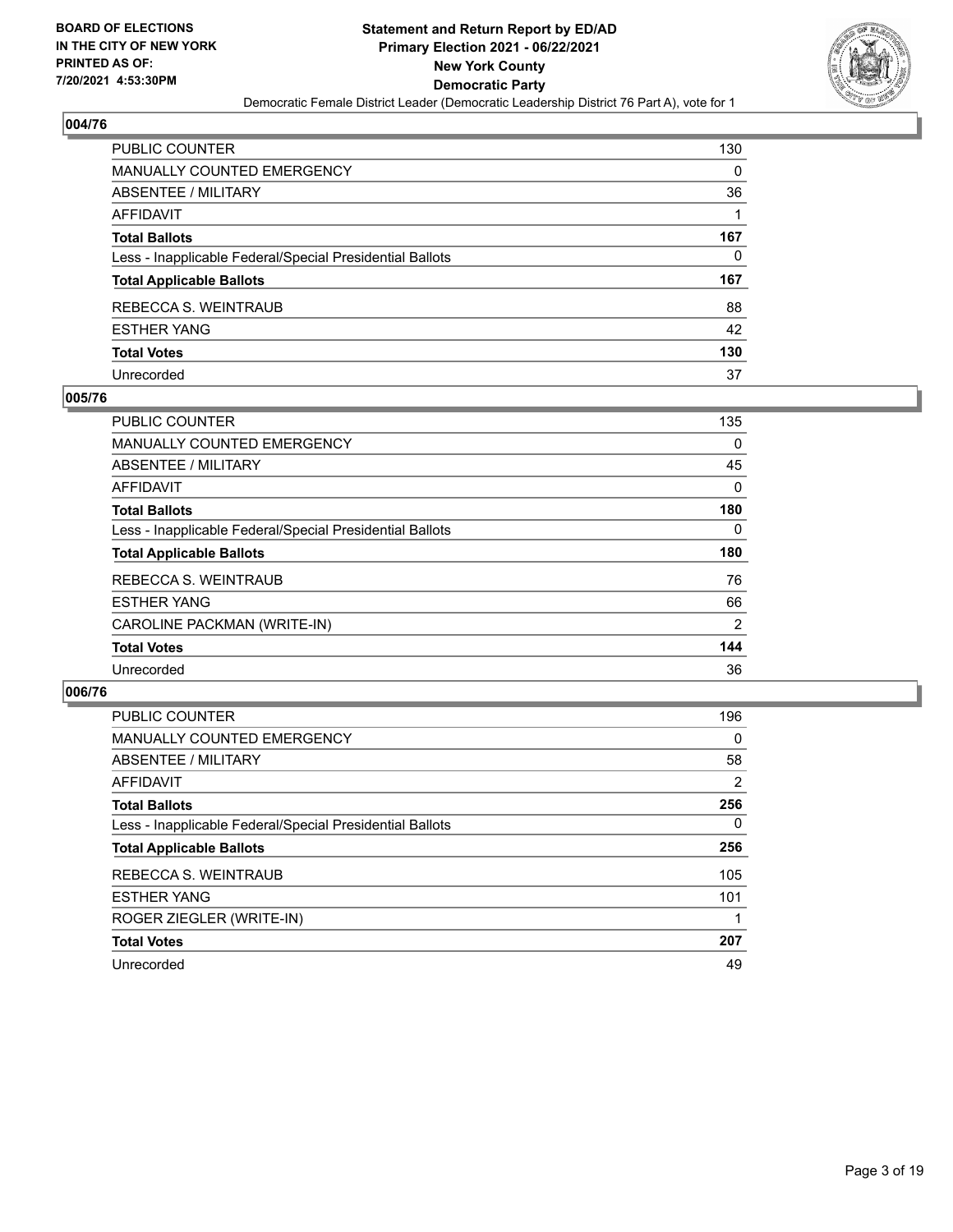

| PUBLIC COUNTER                                           | 148      |
|----------------------------------------------------------|----------|
| <b>MANUALLY COUNTED EMERGENCY</b>                        | $\Omega$ |
| <b>ABSENTEE / MILITARY</b>                               | 23       |
| <b>AFFIDAVIT</b>                                         |          |
| <b>Total Ballots</b>                                     | 172      |
| Less - Inapplicable Federal/Special Presidential Ballots | 0        |
| <b>Total Applicable Ballots</b>                          | 172      |
| REBECCA S. WEINTRAUB                                     | 62       |
| <b>ESTHER YANG</b>                                       | 92       |
| <b>Total Votes</b>                                       | 154      |
| Unrecorded                                               | 18       |

#### **008/76**

| PUBLIC COUNTER                                           | 152      |
|----------------------------------------------------------|----------|
| <b>MANUALLY COUNTED EMERGENCY</b>                        | $\Omega$ |
| ABSENTEE / MILITARY                                      | 40       |
| AFFIDAVIT                                                | $\Omega$ |
| <b>Total Ballots</b>                                     | 192      |
| Less - Inapplicable Federal/Special Presidential Ballots | $\Omega$ |
| <b>Total Applicable Ballots</b>                          | 192      |
| REBECCA S. WEINTRAUB                                     | 73       |
| <b>ESTHER YANG</b>                                       | 78       |
| <b>Total Votes</b>                                       | 151      |
| Unrecorded                                               | 41       |

| <b>PUBLIC COUNTER</b>                                    | 130      |
|----------------------------------------------------------|----------|
| MANUALLY COUNTED EMERGENCY                               | $\Omega$ |
| ABSENTEE / MILITARY                                      | 40       |
| AFFIDAVIT                                                |          |
| <b>Total Ballots</b>                                     | 171      |
| Less - Inapplicable Federal/Special Presidential Ballots | $\Omega$ |
| <b>Total Applicable Ballots</b>                          | 171      |
| REBECCA S. WEINTRAUB                                     | 88       |
| <b>ESTHER YANG</b>                                       | 40       |
| <b>Total Votes</b>                                       | 128      |
| Unrecorded                                               | 43       |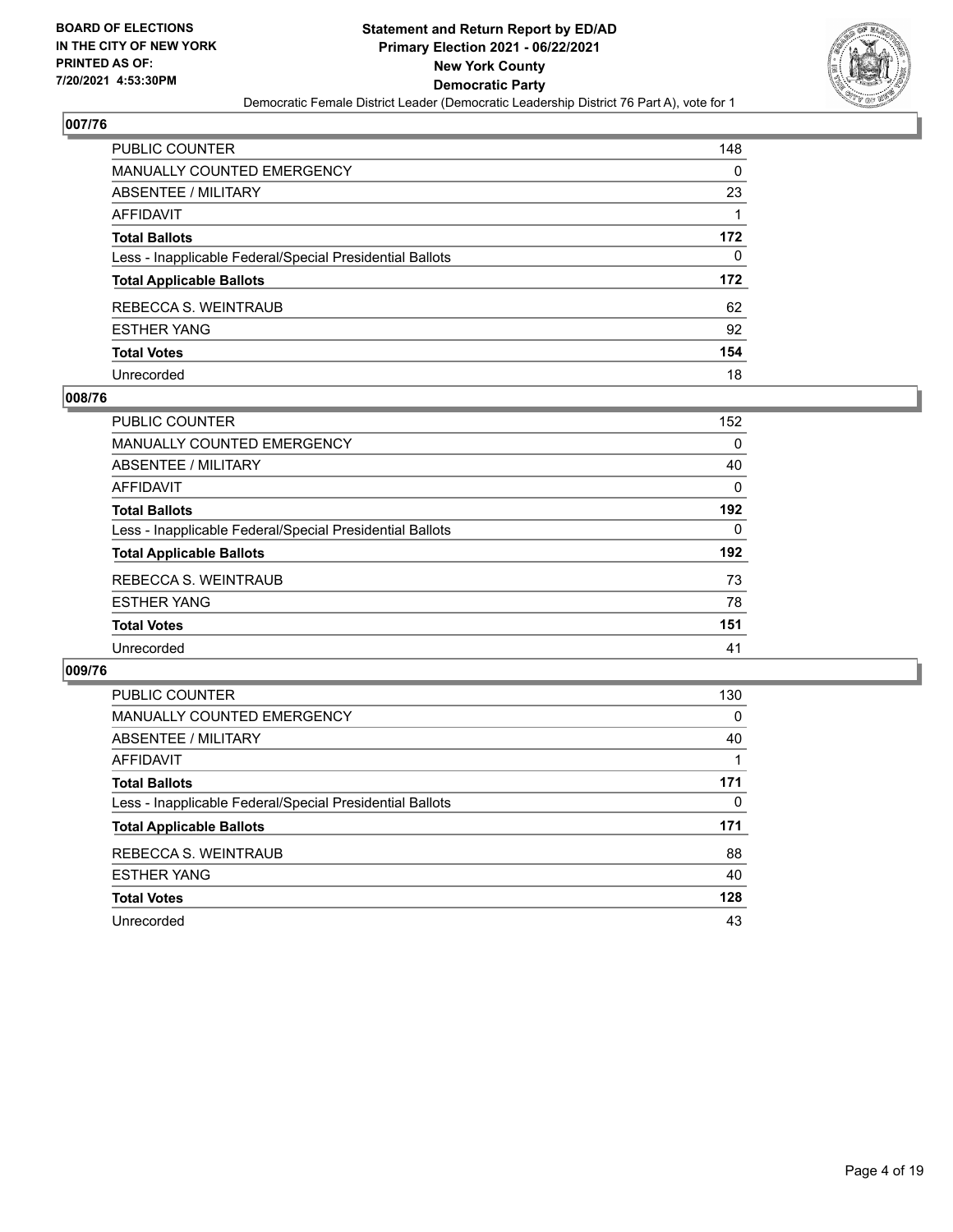

| PUBLIC COUNTER                                           | 258 |
|----------------------------------------------------------|-----|
| <b>MANUALLY COUNTED EMERGENCY</b>                        | 0   |
| <b>ABSENTEE / MILITARY</b>                               | 54  |
| <b>AFFIDAVIT</b>                                         |     |
| <b>Total Ballots</b>                                     | 313 |
| Less - Inapplicable Federal/Special Presidential Ballots | 0   |
| <b>Total Applicable Ballots</b>                          | 313 |
| REBECCA S. WEINTRAUB                                     | 144 |
| <b>ESTHER YANG</b>                                       | 118 |
| <b>Total Votes</b>                                       | 262 |
| Unrecorded                                               | 51  |

## **011/76**

| PUBLIC COUNTER                                           | 128      |
|----------------------------------------------------------|----------|
| <b>MANUALLY COUNTED EMERGENCY</b>                        | 0        |
| ABSENTEE / MILITARY                                      | 24       |
| AFFIDAVIT                                                |          |
| <b>Total Ballots</b>                                     | 153      |
| Less - Inapplicable Federal/Special Presidential Ballots | $\Omega$ |
| <b>Total Applicable Ballots</b>                          | 153      |
| REBECCA S. WEINTRAUB                                     | 60       |
| <b>ESTHER YANG</b>                                       | 57       |
| <b>Total Votes</b>                                       | 117      |
| Unrecorded                                               | 36       |

| PUBLIC COUNTER                                           | 171 |
|----------------------------------------------------------|-----|
| <b>MANUALLY COUNTED EMERGENCY</b>                        | 0   |
| ABSENTEE / MILITARY                                      | 44  |
| AFFIDAVIT                                                | 2   |
| <b>Total Ballots</b>                                     | 217 |
| Less - Inapplicable Federal/Special Presidential Ballots | 0   |
| <b>Total Applicable Ballots</b>                          | 217 |
| REBECCA S. WEINTRAUB                                     | 107 |
| <b>ESTHER YANG</b>                                       | 79  |
| <b>Total Votes</b>                                       | 186 |
| Unrecorded                                               | 31  |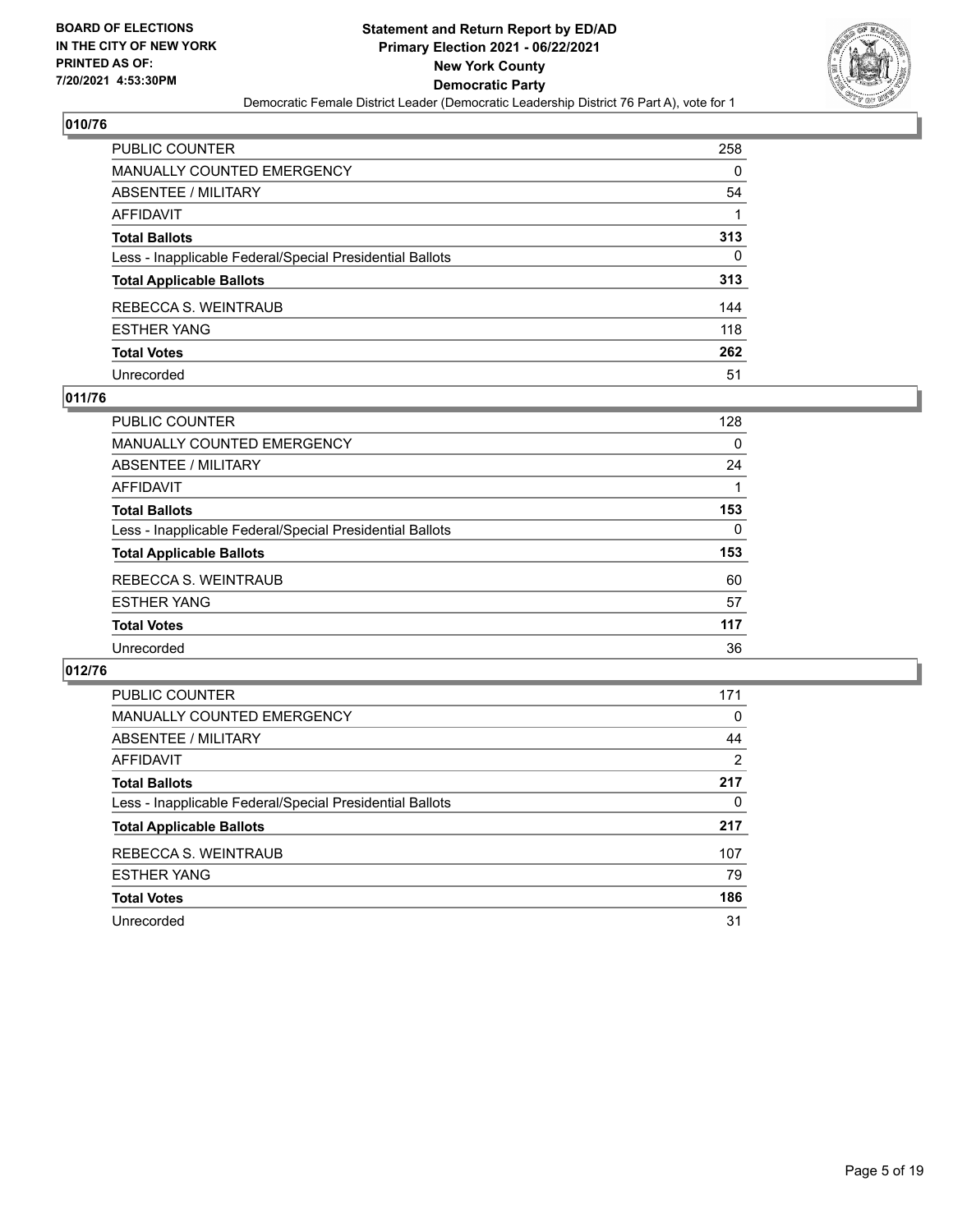

| <b>PUBLIC COUNTER</b>                                    | 161            |
|----------------------------------------------------------|----------------|
| <b>MANUALLY COUNTED EMERGENCY</b>                        | 0              |
| ABSENTEE / MILITARY                                      | 42             |
| AFFIDAVIT                                                | $\overline{2}$ |
| <b>Total Ballots</b>                                     | 205            |
| Less - Inapplicable Federal/Special Presidential Ballots | 0              |
| <b>Total Applicable Ballots</b>                          | 205            |
| REBECCA S. WEINTRAUB                                     | 107            |
| <b>ESTHER YANG</b>                                       | 54             |
| TODD STEIN (WRITE-IN)                                    |                |
| <b>Total Votes</b>                                       | 162            |
| Unrecorded                                               | 43             |

## **014/76**

| PUBLIC COUNTER                                           | 141      |
|----------------------------------------------------------|----------|
| <b>MANUALLY COUNTED EMERGENCY</b>                        | 0        |
| ABSENTEE / MILITARY                                      | 30       |
| AFFIDAVIT                                                | 4        |
| <b>Total Ballots</b>                                     | 175      |
| Less - Inapplicable Federal/Special Presidential Ballots | $\Omega$ |
| <b>Total Applicable Ballots</b>                          | 175      |
| REBECCA S. WEINTRAUB                                     | 83       |
| <b>ESTHER YANG</b>                                       | 58       |
| JUDITH SHEINDLIN (WRITE-IN)                              |          |
| UNATTRIBUTABLE WRITE-IN (WRITE-IN)                       | 1        |
| <b>Total Votes</b>                                       | 143      |
| Unrecorded                                               | 32       |

| PUBLIC COUNTER                                           | 163      |
|----------------------------------------------------------|----------|
| <b>MANUALLY COUNTED EMERGENCY</b>                        | $\Omega$ |
| ABSENTEE / MILITARY                                      | 33       |
| AFFIDAVIT                                                | $\Omega$ |
| <b>Total Ballots</b>                                     | 196      |
| Less - Inapplicable Federal/Special Presidential Ballots | 0        |
| <b>Total Applicable Ballots</b>                          | 196      |
| REBECCA S. WEINTRAUB                                     | 79       |
| <b>ESTHER YANG</b>                                       | 68       |
| <b>Total Votes</b>                                       | 147      |
| Unrecorded                                               | 49       |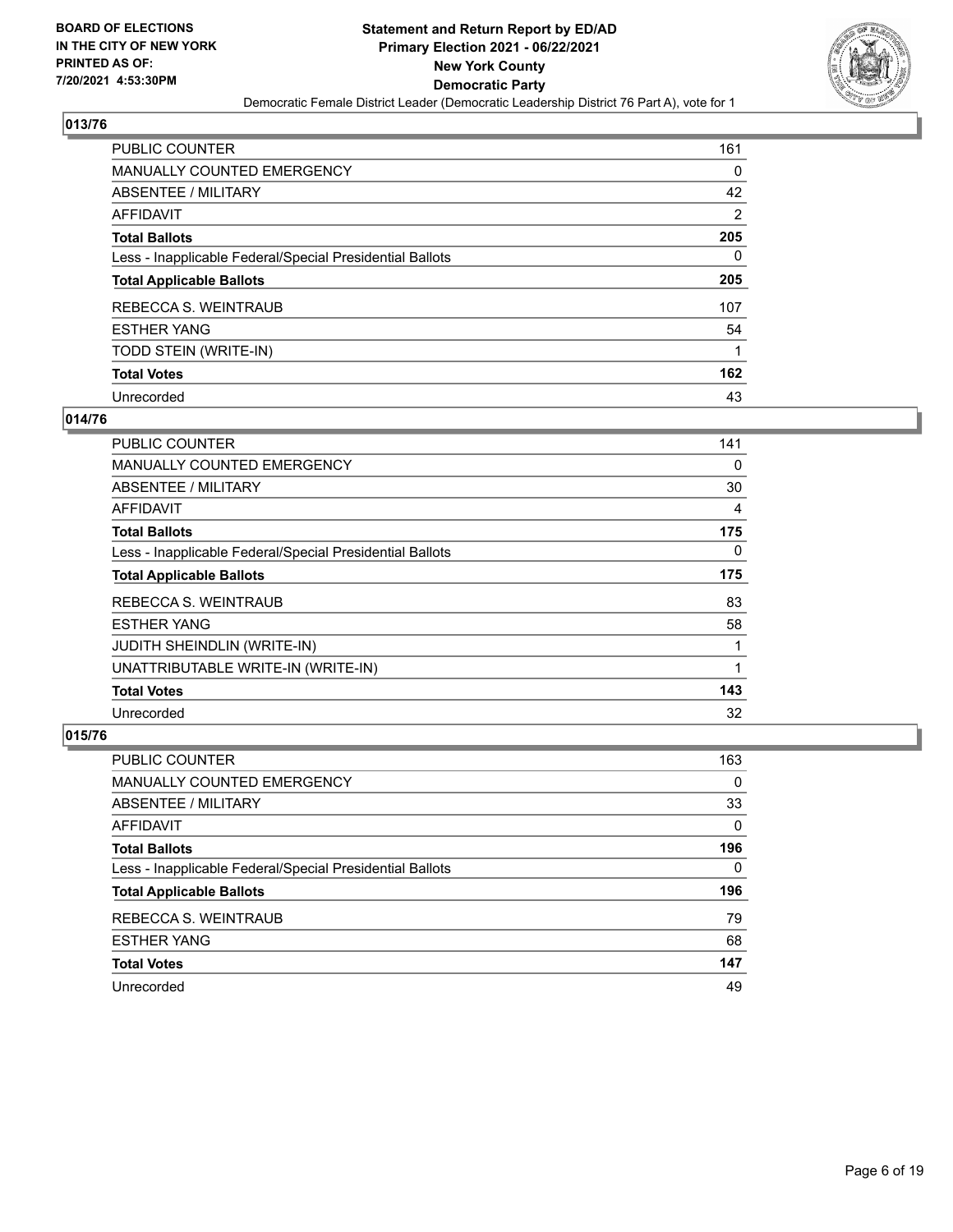

| <b>PUBLIC COUNTER</b>                                    | 275 |
|----------------------------------------------------------|-----|
| <b>MANUALLY COUNTED EMERGENCY</b>                        | 0   |
| ABSENTEE / MILITARY                                      | 57  |
| AFFIDAVIT                                                |     |
| <b>Total Ballots</b>                                     | 333 |
| Less - Inapplicable Federal/Special Presidential Ballots | 0   |
| <b>Total Applicable Ballots</b>                          | 333 |
| REBECCA S. WEINTRAUB                                     | 166 |
| <b>ESTHER YANG</b>                                       | 103 |
| VALERIE MASON (WRITE-IN)                                 |     |
| <b>Total Votes</b>                                       | 270 |
| Unrecorded                                               | 63  |

## **017/76**

| PUBLIC COUNTER                                           | 206      |
|----------------------------------------------------------|----------|
| <b>MANUALLY COUNTED EMERGENCY</b>                        | 0        |
| ABSENTEE / MILITARY                                      | 39       |
| <b>AFFIDAVIT</b>                                         |          |
| <b>Total Ballots</b>                                     | 246      |
| Less - Inapplicable Federal/Special Presidential Ballots | $\Omega$ |
| <b>Total Applicable Ballots</b>                          | 246      |
| REBECCA S. WEINTRAUB                                     | 128      |
| <b>ESTHER YANG</b>                                       | 74       |
| PATRICK ASDURIAN (WRITE-IN)                              |          |
| <b>Total Votes</b>                                       | 203      |
| Unrecorded                                               | 43       |

| <b>PUBLIC COUNTER</b>                                    | 189      |
|----------------------------------------------------------|----------|
| MANUALLY COUNTED EMERGENCY                               | $\Omega$ |
| ABSENTEE / MILITARY                                      | 25       |
| AFFIDAVIT                                                | 2        |
| <b>Total Ballots</b>                                     | 216      |
| Less - Inapplicable Federal/Special Presidential Ballots | $\Omega$ |
| <b>Total Applicable Ballots</b>                          | 216      |
| REBECCA S. WEINTRAUB                                     | 101      |
| <b>ESTHER YANG</b>                                       | 82       |
| UNATTRIBUTABLE WRITE-IN (WRITE-IN)                       |          |
| <b>Total Votes</b>                                       | 184      |
| Unrecorded                                               | 32       |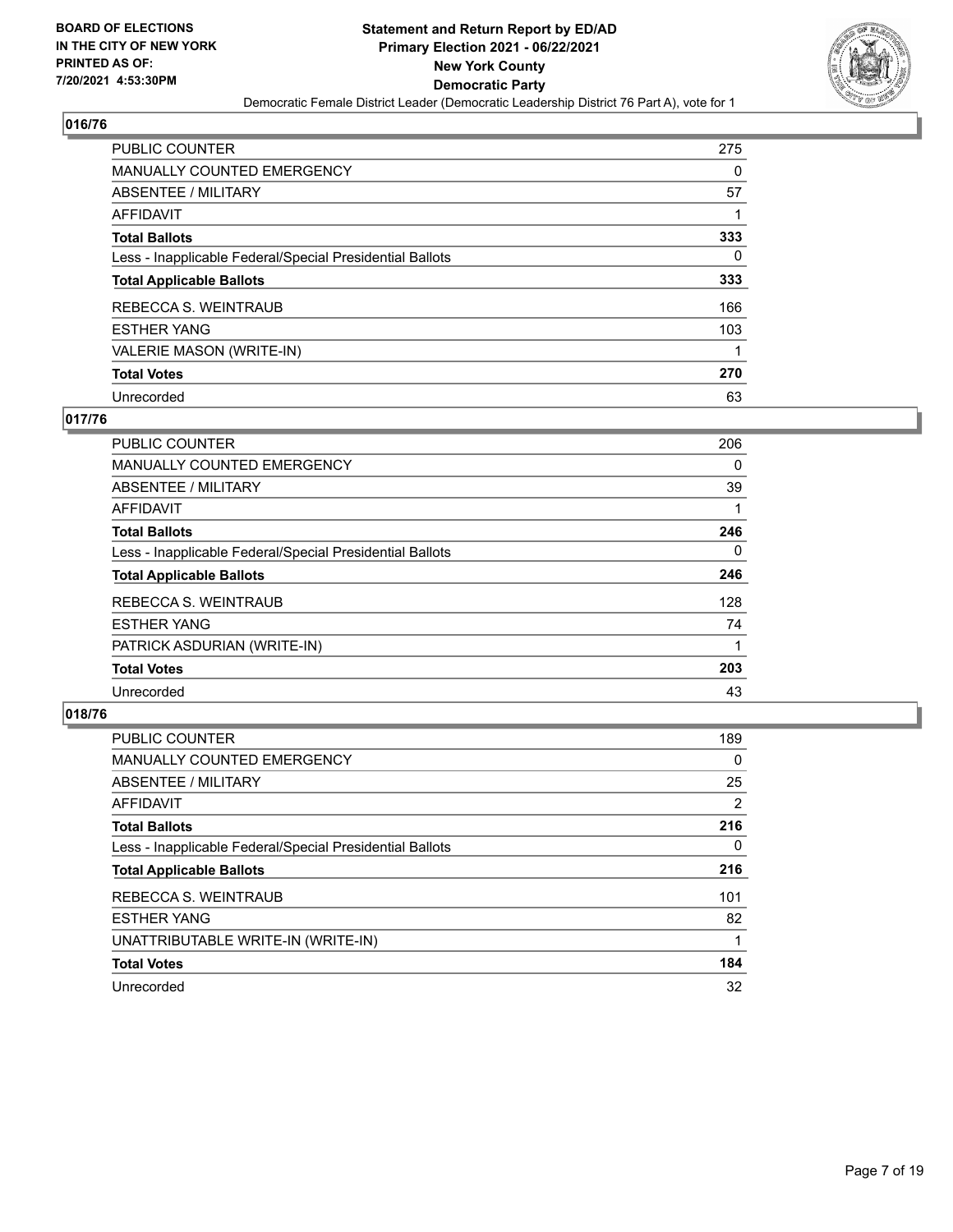

| <b>PUBLIC COUNTER</b>                                    | 131 |
|----------------------------------------------------------|-----|
| <b>MANUALLY COUNTED EMERGENCY</b>                        | 0   |
| ABSENTEE / MILITARY                                      | 30  |
| AFFIDAVIT                                                | 3   |
| <b>Total Ballots</b>                                     | 164 |
| Less - Inapplicable Federal/Special Presidential Ballots | 0   |
|                                                          |     |
| <b>Total Applicable Ballots</b>                          | 164 |
| REBECCA S. WEINTRAUB                                     | 79  |
| <b>ESTHER YANG</b>                                       | 63  |
| DORIS MARTINEZ (WRITE-IN)                                | 1   |
| <b>Total Votes</b>                                       | 143 |

#### **020/76**

| <b>PUBLIC COUNTER</b>                                    | 197      |
|----------------------------------------------------------|----------|
| <b>MANUALLY COUNTED EMERGENCY</b>                        | 0        |
| ABSENTEE / MILITARY                                      | 58       |
| <b>AFFIDAVIT</b>                                         | 0        |
| <b>Total Ballots</b>                                     | 255      |
| Less - Inapplicable Federal/Special Presidential Ballots | $\Omega$ |
| <b>Total Applicable Ballots</b>                          | 255      |
| REBECCA S. WEINTRAUB                                     | 92       |
| <b>ESTHER YANG</b>                                       | 107      |
| UNATTRIBUTABLE WRITE-IN (WRITE-IN)                       |          |
| <b>Total Votes</b>                                       | 200      |
| Unrecorded                                               | 55       |

| <b>PUBLIC COUNTER</b>                                    | 275 |
|----------------------------------------------------------|-----|
| MANUALLY COUNTED EMERGENCY                               | 0   |
| ABSENTEE / MILITARY                                      | 73  |
| AFFIDAVIT                                                | 1   |
| <b>Total Ballots</b>                                     | 349 |
| Less - Inapplicable Federal/Special Presidential Ballots | 0   |
| <b>Total Applicable Ballots</b>                          | 349 |
| REBECCA S. WEINTRAUB                                     | 180 |
| <b>ESTHER YANG</b>                                       | 103 |
| OCTAVIO CHAN (WRITE-IN)                                  | 1   |
| UNATTRIBUTABLE WRITE-IN (WRITE-IN)                       | 1   |
| VALERIE MASON (WRITE-IN)                                 | 1   |
| <b>Total Votes</b>                                       | 286 |
| Unrecorded                                               | 63  |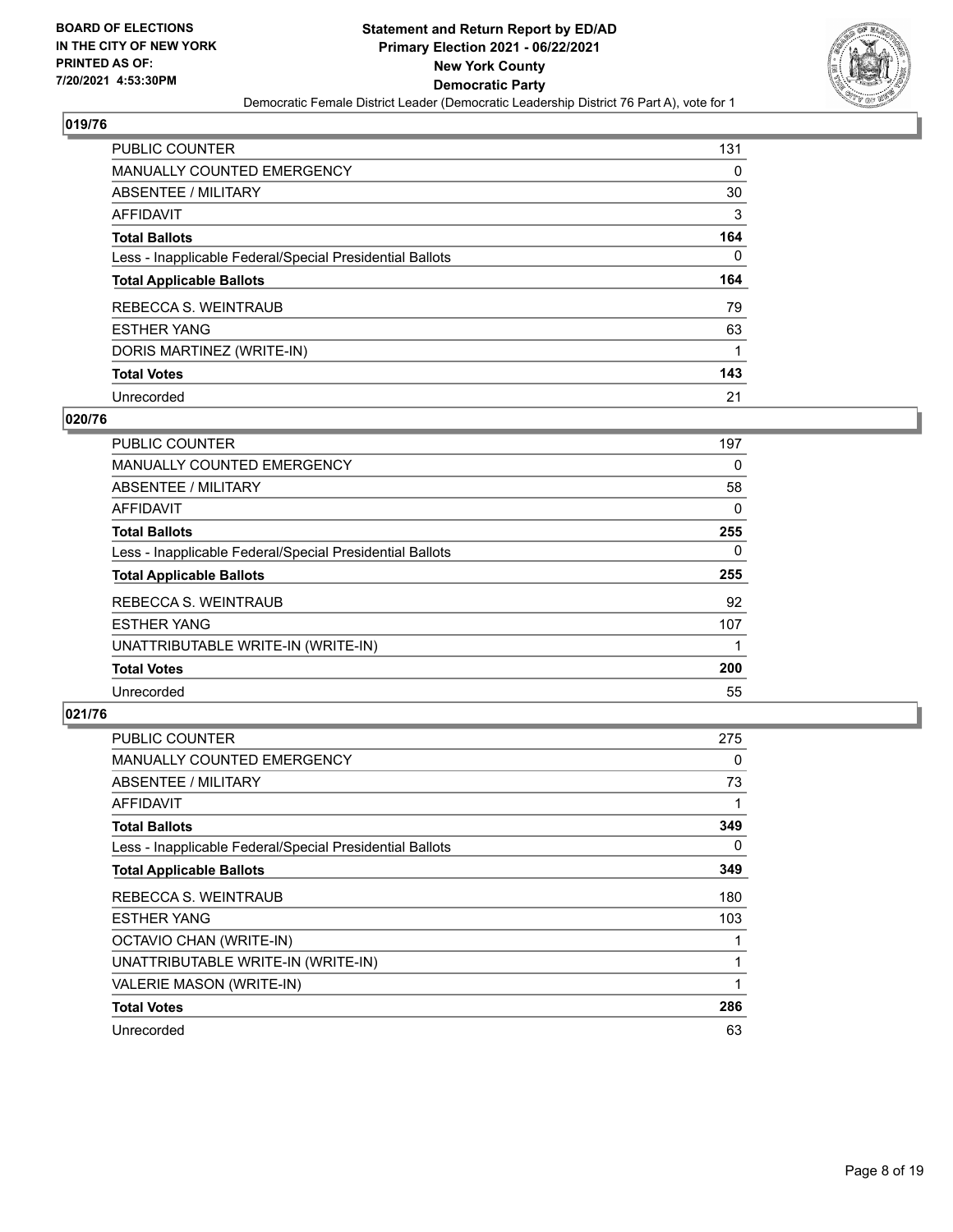

| PUBLIC COUNTER                                           | 191 |
|----------------------------------------------------------|-----|
| <b>MANUALLY COUNTED EMERGENCY</b>                        | 0   |
| <b>ABSENTEE / MILITARY</b>                               | 31  |
| AFFIDAVIT                                                |     |
| <b>Total Ballots</b>                                     | 223 |
| Less - Inapplicable Federal/Special Presidential Ballots | 0   |
| <b>Total Applicable Ballots</b>                          | 223 |
| REBECCA S. WEINTRAUB                                     | 117 |
| <b>ESTHER YANG</b>                                       | 68  |
| <b>Total Votes</b>                                       | 185 |
| Unrecorded                                               | 38  |

## **023/76**

| PUBLIC COUNTER                                           | 115      |
|----------------------------------------------------------|----------|
| <b>MANUALLY COUNTED EMERGENCY</b>                        | 0        |
| ABSENTEE / MILITARY                                      | 27       |
| AFFIDAVIT                                                |          |
| <b>Total Ballots</b>                                     | 143      |
| Less - Inapplicable Federal/Special Presidential Ballots | $\Omega$ |
| <b>Total Applicable Ballots</b>                          | 143      |
| REBECCA S. WEINTRAUB                                     | 65       |
| <b>ESTHER YANG</b>                                       | 47       |
| <b>Total Votes</b>                                       | 112      |
| Unrecorded                                               | 31       |

| PUBLIC COUNTER                                           | 190      |
|----------------------------------------------------------|----------|
| <b>MANUALLY COUNTED EMERGENCY</b>                        | $\Omega$ |
| ABSENTEE / MILITARY                                      | 45       |
| <b>AFFIDAVIT</b>                                         | 2        |
| <b>Total Ballots</b>                                     | 237      |
| Less - Inapplicable Federal/Special Presidential Ballots | 0        |
| <b>Total Applicable Ballots</b>                          | 237      |
| REBECCA S. WEINTRAUB                                     | 128      |
| <b>ESTHER YANG</b>                                       | 66       |
| <b>Total Votes</b>                                       | 194      |
| Unrecorded                                               | 43       |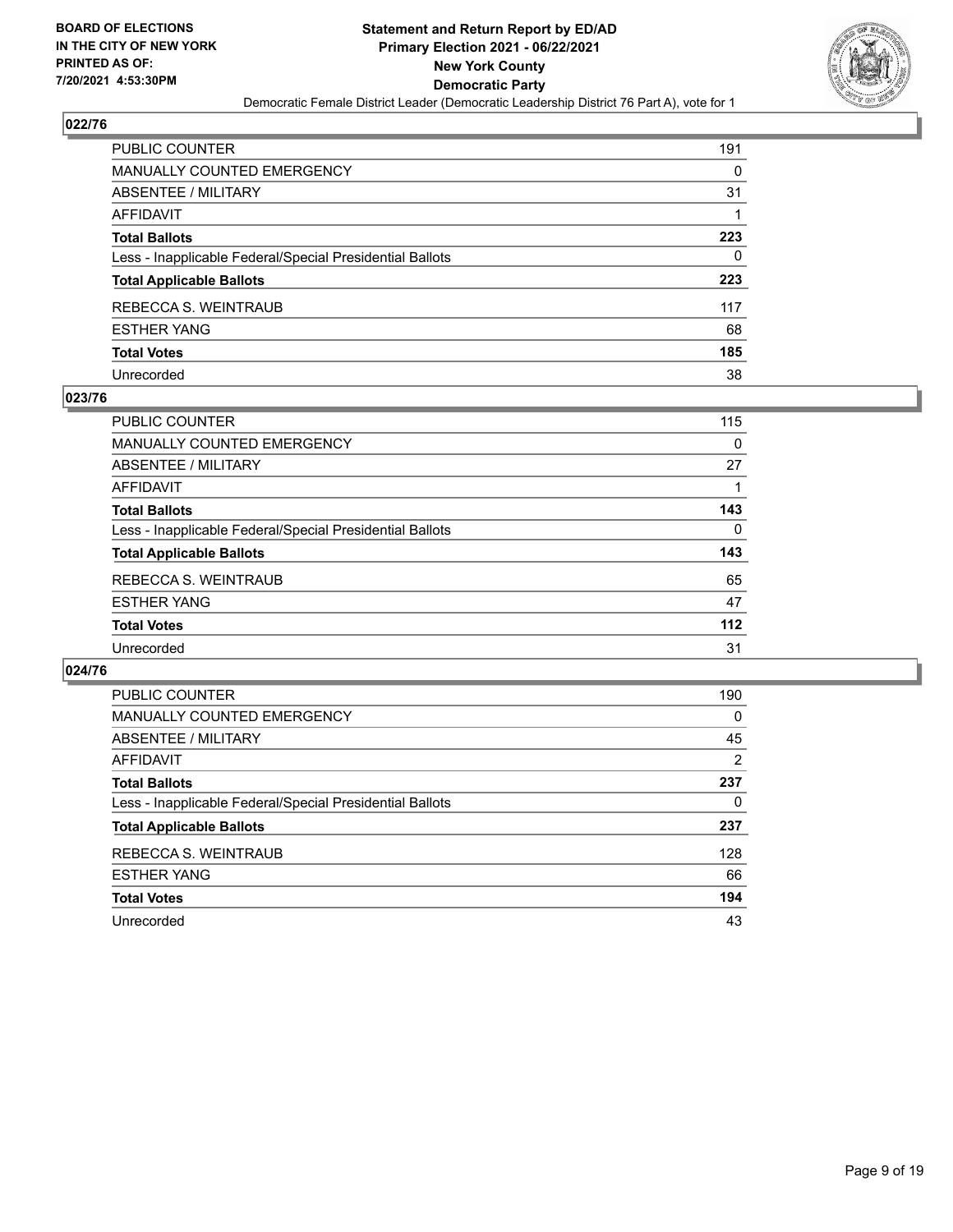

| <b>PUBLIC COUNTER</b>                                    | 256      |
|----------------------------------------------------------|----------|
| MANUALLY COUNTED EMERGENCY                               | $\Omega$ |
| ABSENTEE / MILITARY                                      | 58       |
| AFFIDAVIT                                                | 2        |
| <b>Total Ballots</b>                                     | 316      |
| Less - Inapplicable Federal/Special Presidential Ballots | 0        |
| <b>Total Applicable Ballots</b>                          | 316      |
| REBECCA S. WEINTRAUB                                     | 151      |
| <b>ESTHER YANG</b>                                       | 100      |
| COREY GRANT (WRITE-IN)                                   | 1        |
| <b>Total Votes</b>                                       | 252      |
| Unrecorded                                               | 64       |

## **026/76**

| PUBLIC COUNTER                                           | 180 |
|----------------------------------------------------------|-----|
| <b>MANUALLY COUNTED EMERGENCY</b>                        | 0   |
| <b>ABSENTEE / MILITARY</b>                               | 65  |
| <b>AFFIDAVIT</b>                                         | 2   |
| <b>Total Ballots</b>                                     | 247 |
| Less - Inapplicable Federal/Special Presidential Ballots | 0   |
| <b>Total Applicable Ballots</b>                          | 247 |
| REBECCA S. WEINTRAUB                                     | 125 |
| <b>ESTHER YANG</b>                                       | 79  |
| CLAIRE SMITH (WRITE-IN)                                  |     |
| UNATTRIBUTABLE WRITE-IN (WRITE-IN)                       |     |
| <b>Total Votes</b>                                       | 206 |
| Unrecorded                                               | 41  |

| <b>PUBLIC COUNTER</b>                                    | 191      |
|----------------------------------------------------------|----------|
| <b>MANUALLY COUNTED EMERGENCY</b>                        | $\Omega$ |
| ABSENTEE / MILITARY                                      | 34       |
| AFFIDAVIT                                                |          |
| <b>Total Ballots</b>                                     | 226      |
| Less - Inapplicable Federal/Special Presidential Ballots | 0        |
| <b>Total Applicable Ballots</b>                          | 226      |
| REBECCA S. WEINTRAUB                                     | 109      |
| <b>ESTHER YANG</b>                                       | 87       |
| ARYA TARA (WRITE-IN)                                     |          |
| <b>Total Votes</b>                                       | 197      |
| Unrecorded                                               | 29       |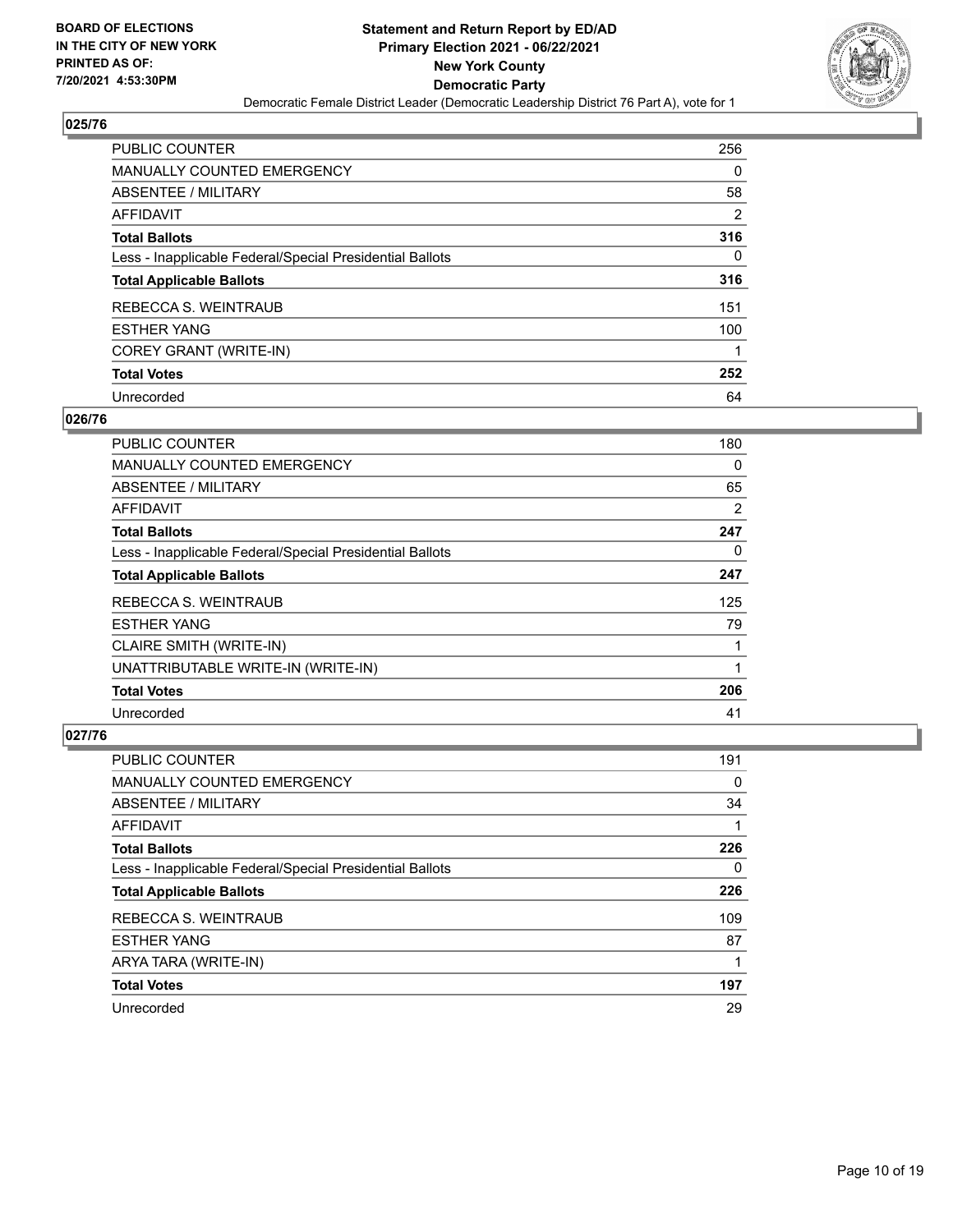

| PUBLIC COUNTER                                           | 221      |
|----------------------------------------------------------|----------|
| <b>MANUALLY COUNTED EMERGENCY</b>                        | 0        |
| <b>ABSENTEE / MILITARY</b>                               | 56       |
| <b>AFFIDAVIT</b>                                         | $\Omega$ |
| <b>Total Ballots</b>                                     | 277      |
| Less - Inapplicable Federal/Special Presidential Ballots | 0        |
| <b>Total Applicable Ballots</b>                          | 277      |
| REBECCA S. WEINTRAUB                                     | 148      |
| <b>ESTHER YANG</b>                                       | 86       |
| <b>Total Votes</b>                                       | 234      |
| Unrecorded                                               | 43       |

#### **029/76**

| <b>PUBLIC COUNTER</b>                                    | 150      |
|----------------------------------------------------------|----------|
| MANUALLY COUNTED EMERGENCY                               | 0        |
| ABSENTEE / MILITARY                                      | 28       |
| AFFIDAVIT                                                | $\Omega$ |
| <b>Total Ballots</b>                                     | 178      |
| Less - Inapplicable Federal/Special Presidential Ballots | $\Omega$ |
| <b>Total Applicable Ballots</b>                          | 178      |
| REBECCA S. WEINTRAUB                                     | 88       |
| <b>ESTHER YANG</b>                                       | 59       |
| <b>Total Votes</b>                                       | 147      |
| Unrecorded                                               | 31       |

| PUBLIC COUNTER                                           | 130 |
|----------------------------------------------------------|-----|
| <b>MANUALLY COUNTED EMERGENCY</b>                        | 0   |
| ABSENTEE / MILITARY                                      | 20  |
| <b>AFFIDAVIT</b>                                         | 2   |
| <b>Total Ballots</b>                                     | 152 |
| Less - Inapplicable Federal/Special Presidential Ballots | 0   |
| <b>Total Applicable Ballots</b>                          | 152 |
| REBECCA S. WEINTRAUB                                     | 56  |
| <b>ESTHER YANG</b>                                       | 59  |
| <b>Total Votes</b>                                       | 115 |
| Unrecorded                                               | 37  |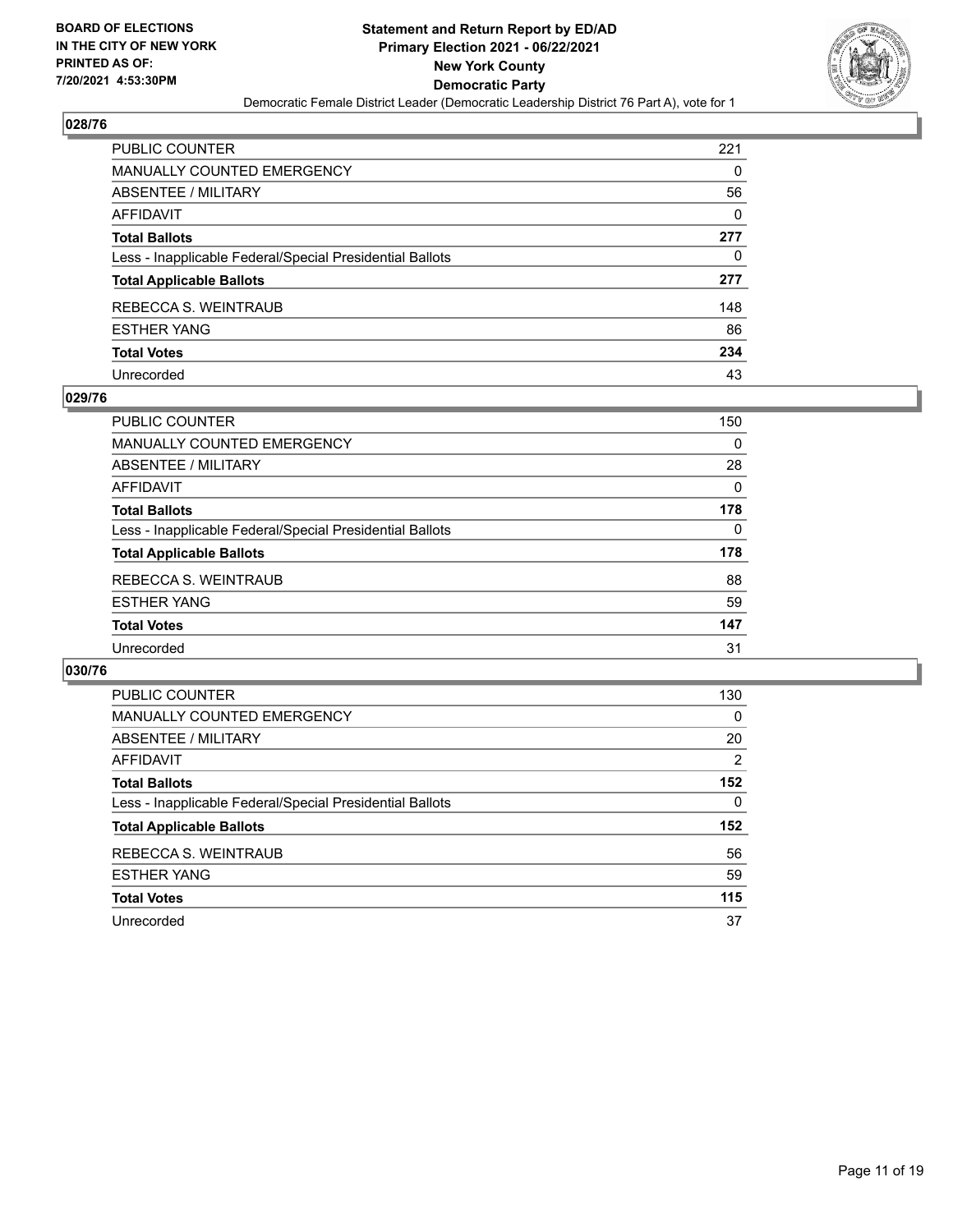

| PUBLIC COUNTER                                           | 194      |
|----------------------------------------------------------|----------|
| <b>MANUALLY COUNTED EMERGENCY</b>                        | 0        |
| ABSENTEE / MILITARY                                      | 41       |
| AFFIDAVIT                                                | $\Omega$ |
| <b>Total Ballots</b>                                     | 235      |
| Less - Inapplicable Federal/Special Presidential Ballots | 0        |
| <b>Total Applicable Ballots</b>                          | 235      |
| REBECCA S. WEINTRAUB                                     | 126      |
| <b>ESTHER YANG</b>                                       | 76       |
| <b>Total Votes</b>                                       | 202      |
| Unrecorded                                               | 33       |

## **032/76**

| <b>PUBLIC COUNTER</b>                                    | 199      |
|----------------------------------------------------------|----------|
| MANUALLY COUNTED EMERGENCY                               | 0        |
| ABSENTEE / MILITARY                                      | 46       |
| AFFIDAVIT                                                |          |
| <b>Total Ballots</b>                                     | 246      |
| Less - Inapplicable Federal/Special Presidential Ballots | $\Omega$ |
| <b>Total Applicable Ballots</b>                          | 246      |
| REBECCA S. WEINTRAUB                                     | 149      |
| <b>ESTHER YANG</b>                                       | 72       |
| <b>Total Votes</b>                                       | 221      |
| Unrecorded                                               | 25       |

| PUBLIC COUNTER                                           | 165 |
|----------------------------------------------------------|-----|
| <b>MANUALLY COUNTED EMERGENCY</b>                        | 0   |
| ABSENTEE / MILITARY                                      | 32  |
| <b>AFFIDAVIT</b>                                         | 4   |
| <b>Total Ballots</b>                                     | 201 |
| Less - Inapplicable Federal/Special Presidential Ballots | 0   |
| <b>Total Applicable Ballots</b>                          | 201 |
| REBECCA S. WEINTRAUB                                     | 99  |
| <b>ESTHER YANG</b>                                       | 71  |
| UNATTRIBUTABLE WRITE-IN (WRITE-IN)                       |     |
| <b>Total Votes</b>                                       | 171 |
| Unrecorded                                               | 30  |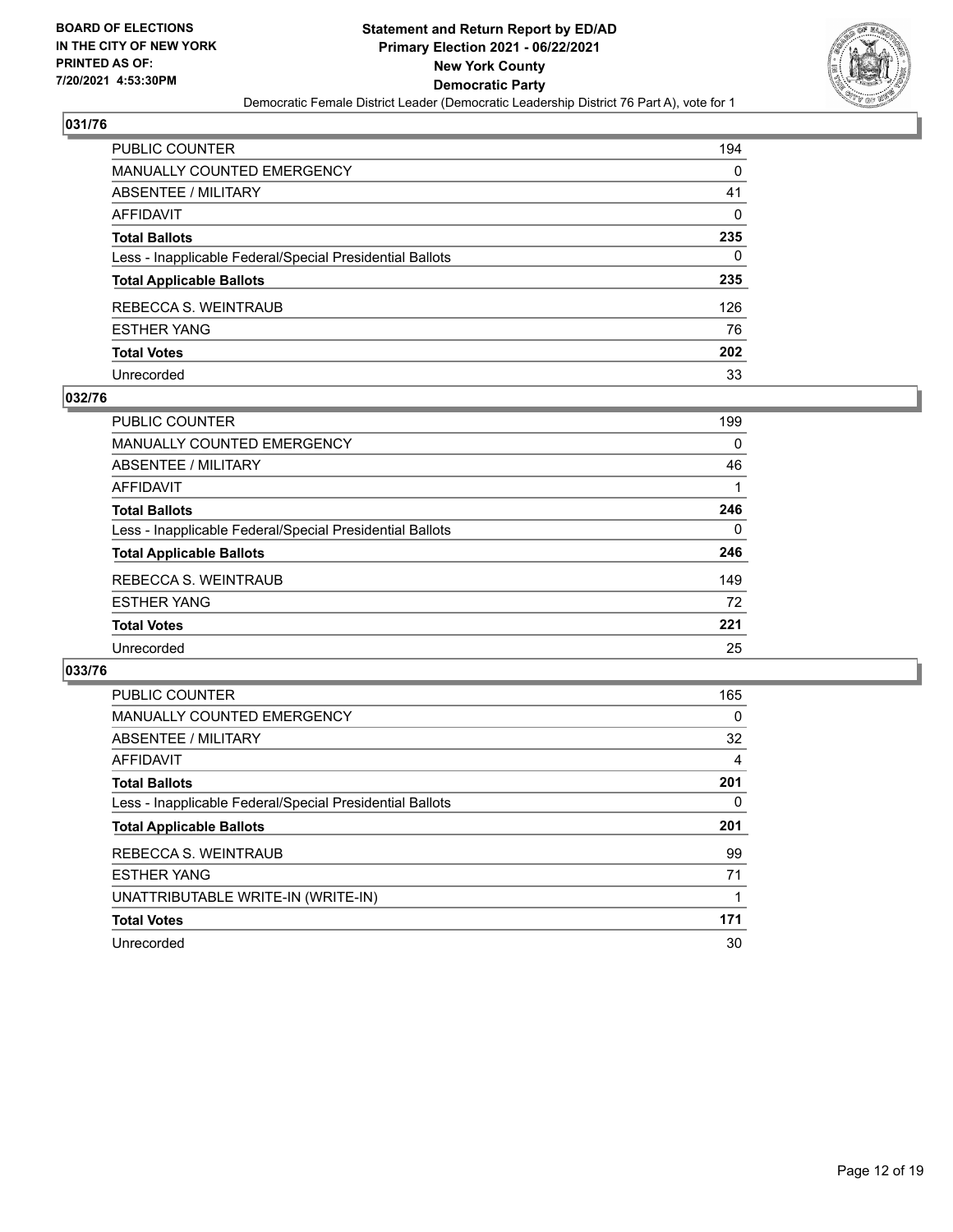

| <b>PUBLIC COUNTER</b>                                    | 254            |
|----------------------------------------------------------|----------------|
| <b>MANUALLY COUNTED EMERGENCY</b>                        | 0              |
| ABSENTEE / MILITARY                                      | 55             |
| AFFIDAVIT                                                | 2              |
| <b>Total Ballots</b>                                     | 311            |
| Less - Inapplicable Federal/Special Presidential Ballots | 0              |
| <b>Total Applicable Ballots</b>                          | 311            |
| REBECCA S. WEINTRAUB                                     | 188            |
| <b>ESTHER YANG</b>                                       | 83             |
| UNATTRIBUTABLE WRITE-IN (WRITE-IN)                       | $\overline{2}$ |
| <b>Total Votes</b>                                       | 273            |
| Unrecorded                                               | 38             |

## **035/76**

| <b>PUBLIC COUNTER</b>                                    | 239            |
|----------------------------------------------------------|----------------|
| <b>MANUALLY COUNTED EMERGENCY</b>                        | $\Omega$       |
| ABSENTEE / MILITARY                                      | 42             |
| AFFIDAVIT                                                | $\overline{2}$ |
| <b>Total Ballots</b>                                     | 283            |
| Less - Inapplicable Federal/Special Presidential Ballots | $\Omega$       |
| <b>Total Applicable Ballots</b>                          | 283            |
| <b>REBECCA S. WEINTRAUB</b>                              | 144            |
| <b>ESTHER YANG</b>                                       | 86             |
| KIERAN DAVIS (WRITE-IN)                                  |                |
| <b>Total Votes</b>                                       | 231            |
| Unrecorded                                               | 52             |

| <b>PUBLIC COUNTER</b>                                    | 151      |
|----------------------------------------------------------|----------|
| <b>MANUALLY COUNTED EMERGENCY</b>                        | $\Omega$ |
| ABSENTEE / MILITARY                                      | 19       |
| AFFIDAVIT                                                |          |
| <b>Total Ballots</b>                                     | 171      |
| Less - Inapplicable Federal/Special Presidential Ballots | 0        |
| <b>Total Applicable Ballots</b>                          | 171      |
| REBECCA S. WEINTRAUB                                     | 76       |
| <b>ESTHER YANG</b>                                       | 63       |
| <b>Total Votes</b>                                       | 139      |
| Unrecorded                                               | 32       |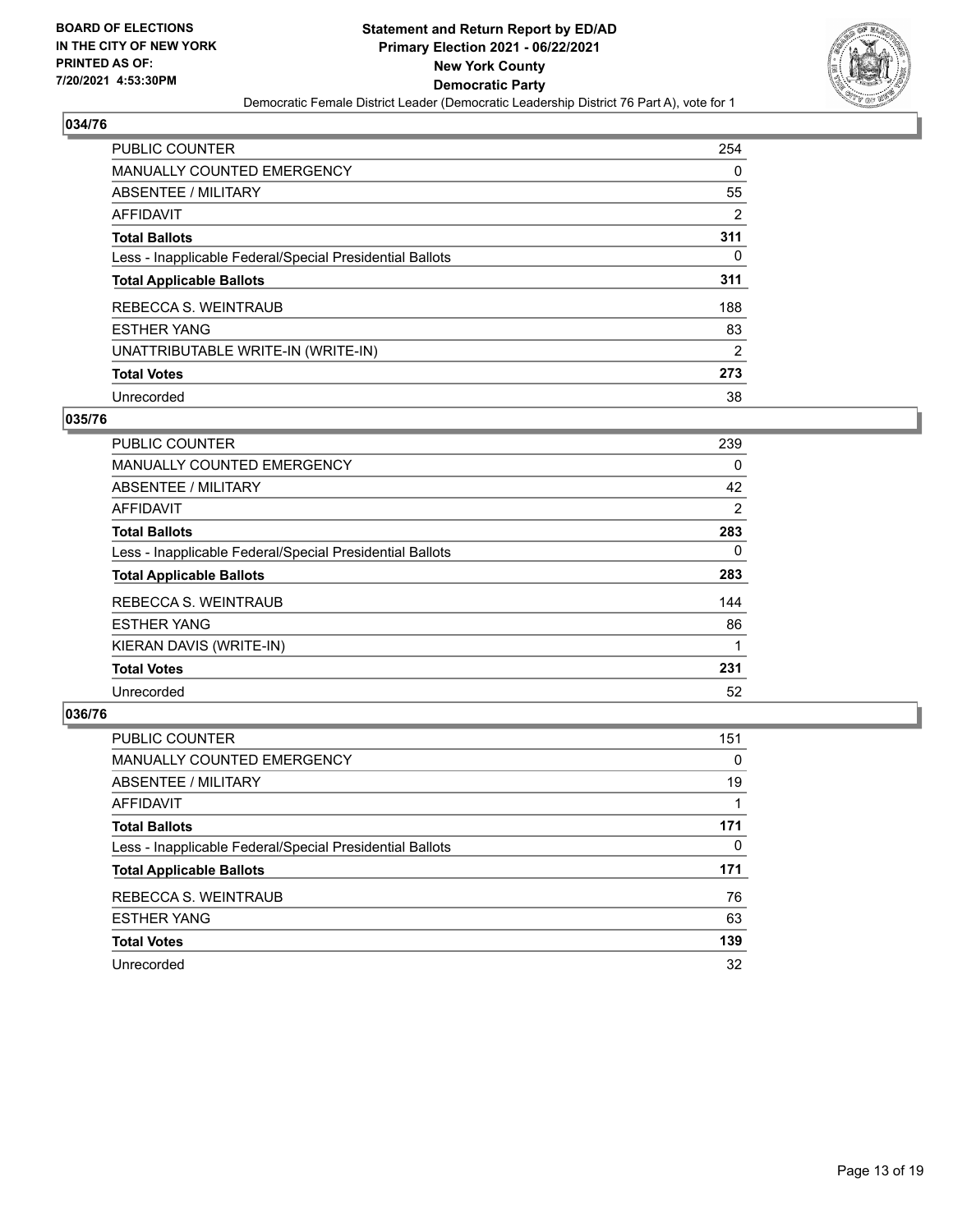

| PUBLIC COUNTER                                           | 191          |
|----------------------------------------------------------|--------------|
| <b>MANUALLY COUNTED EMERGENCY</b>                        | $\Omega$     |
| ABSENTEE / MILITARY                                      | 37           |
| AFFIDAVIT                                                | $\Omega$     |
| <b>Total Ballots</b>                                     | 228          |
| Less - Inapplicable Federal/Special Presidential Ballots | $\mathbf{0}$ |
| <b>Total Applicable Ballots</b>                          | 228          |
| REBECCA S. WEINTRAUB                                     | 104          |
| <b>ESTHER YANG</b>                                       | 80           |
| <b>Total Votes</b>                                       | 184          |
| Unrecorded                                               | 44           |

## **038/76**

| <b>PUBLIC COUNTER</b>                                    | 183 |
|----------------------------------------------------------|-----|
| MANUALLY COUNTED EMERGENCY                               | 0   |
| ABSENTEE / MILITARY                                      | 28  |
| AFFIDAVIT                                                |     |
| <b>Total Ballots</b>                                     | 212 |
| Less - Inapplicable Federal/Special Presidential Ballots | 0   |
| <b>Total Applicable Ballots</b>                          | 212 |
| REBECCA S. WEINTRAUB                                     | 110 |
| <b>ESTHER YANG</b>                                       | 70  |
| <b>JULIE MERLIN (WRITE-IN)</b>                           |     |
| <b>Total Votes</b>                                       | 181 |
| Unrecorded                                               | 31  |

| <b>PUBLIC COUNTER</b>                                    | 193      |
|----------------------------------------------------------|----------|
| <b>MANUALLY COUNTED EMERGENCY</b>                        | $\Omega$ |
| ABSENTEE / MILITARY                                      | 25       |
| AFFIDAVIT                                                | 3        |
| <b>Total Ballots</b>                                     | 221      |
| Less - Inapplicable Federal/Special Presidential Ballots | $\Omega$ |
| <b>Total Applicable Ballots</b>                          | 221      |
| REBECCA S. WEINTRAUB                                     | 83       |
| <b>ESTHER YANG</b>                                       | 105      |
| TAHANIE ABOUSHI (WRITE-IN)                               |          |
| <b>Total Votes</b>                                       | 189      |
| Unrecorded                                               | 32       |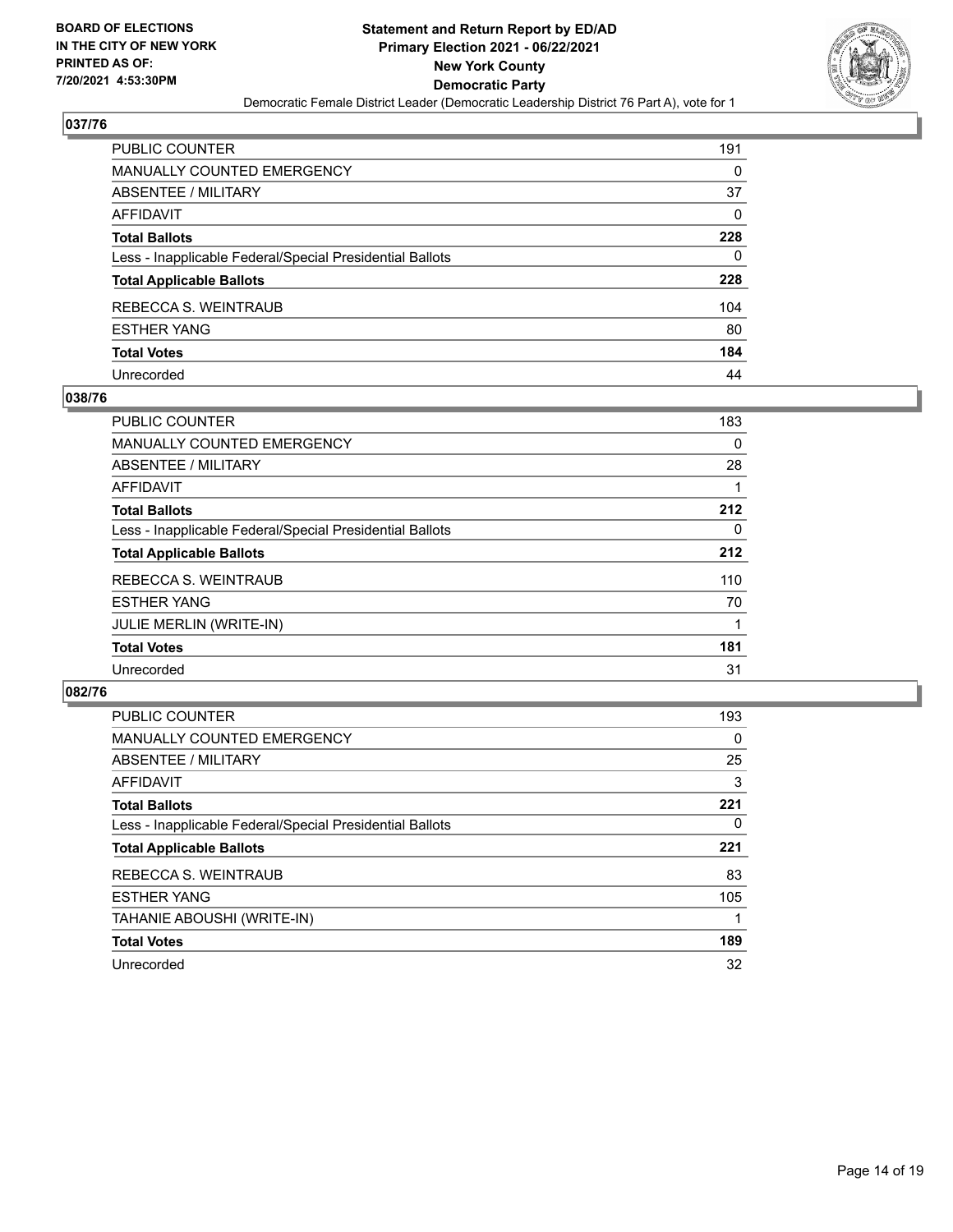

| <b>PUBLIC COUNTER</b>                                    | 282 |
|----------------------------------------------------------|-----|
| <b>MANUALLY COUNTED EMERGENCY</b>                        | 0   |
| <b>ABSENTEE / MILITARY</b>                               | 35  |
| AFFIDAVIT                                                | 0   |
| <b>Total Ballots</b>                                     | 317 |
| Less - Inapplicable Federal/Special Presidential Ballots | 0   |
| <b>Total Applicable Ballots</b>                          | 317 |
| REBECCA S. WEINTRAUB                                     | 141 |
| <b>ESTHER YANG</b>                                       | 122 |
| UNATTRIBUTABLE WRITE-IN (WRITE-IN)                       |     |
| <b>Total Votes</b>                                       | 264 |
| Unrecorded                                               | 53  |

#### **084/76**

| <b>PUBLIC COUNTER</b>                                    | 250      |
|----------------------------------------------------------|----------|
| <b>MANUALLY COUNTED EMERGENCY</b>                        | 0        |
| ABSENTEE / MILITARY                                      | 25       |
| <b>AFFIDAVIT</b>                                         | 3        |
| <b>Total Ballots</b>                                     | 278      |
| Less - Inapplicable Federal/Special Presidential Ballots | $\Omega$ |
| <b>Total Applicable Ballots</b>                          | 278      |
| REBECCA S. WEINTRAUB                                     | 122      |
| <b>ESTHER YANG</b>                                       | 114      |
| UNATTRIBUTABLE WRITE-IN (WRITE-IN)                       |          |
| <b>Total Votes</b>                                       | 237      |
| Unrecorded                                               | 41       |

| <b>PUBLIC COUNTER</b>                                    | 211      |
|----------------------------------------------------------|----------|
| <b>MANUALLY COUNTED EMERGENCY</b>                        | 0        |
| ABSENTEE / MILITARY                                      | 23       |
| AFFIDAVIT                                                | $\Omega$ |
| <b>Total Ballots</b>                                     | 234      |
| Less - Inapplicable Federal/Special Presidential Ballots | 0        |
| <b>Total Applicable Ballots</b>                          | 234      |
| REBECCA S. WEINTRAUB                                     | 105      |
| <b>ESTHER YANG</b>                                       | 91       |
| BETHANIE FLOOFINGTON-SMYONE (WRITE-IN)                   |          |
| <b>Total Votes</b>                                       | 197      |
| Unrecorded                                               | 37       |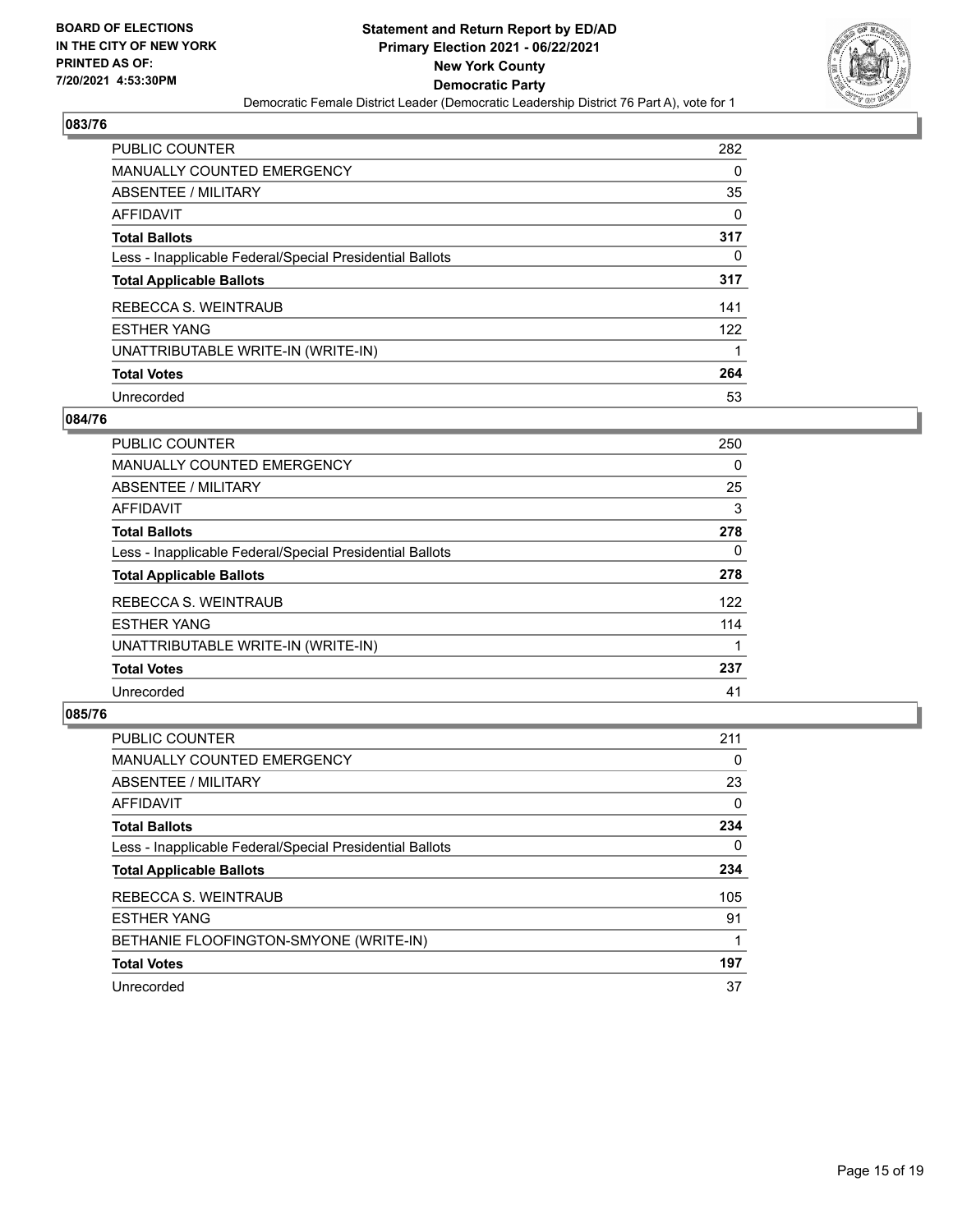

| <b>PUBLIC COUNTER</b>                                    | 167 |
|----------------------------------------------------------|-----|
| <b>MANUALLY COUNTED EMERGENCY</b>                        | 0   |
| ABSENTEE / MILITARY                                      | 13  |
| AFFIDAVIT                                                |     |
| <b>Total Ballots</b>                                     | 181 |
| Less - Inapplicable Federal/Special Presidential Ballots | 0   |
|                                                          |     |
| <b>Total Applicable Ballots</b>                          | 181 |
| REBECCA S. WEINTRAUB                                     | 71  |
| <b>ESTHER YANG</b>                                       | 80  |
| ENEAQUA LEWIS (WRITE-IN)                                 | 1   |
| <b>Total Votes</b>                                       | 152 |

#### **087/76**

| PUBLIC COUNTER                                           | 53       |
|----------------------------------------------------------|----------|
| <b>MANUALLY COUNTED EMERGENCY</b>                        | 0        |
| ABSENTEE / MILITARY                                      | 9        |
| AFFIDAVIT                                                | 0        |
| <b>Total Ballots</b>                                     | 62       |
| Less - Inapplicable Federal/Special Presidential Ballots | $\Omega$ |
| <b>Total Applicable Ballots</b>                          | 62       |
| REBECCA S. WEINTRAUB                                     | 18       |
| <b>ESTHER YANG</b>                                       | 35       |
| <b>Total Votes</b>                                       | 53       |
| Unrecorded                                               | 9        |

| <b>PUBLIC COUNTER</b>                                    | 203      |
|----------------------------------------------------------|----------|
| <b>MANUALLY COUNTED EMERGENCY</b>                        | $\Omega$ |
| ABSENTEE / MILITARY                                      | 43       |
| AFFIDAVIT                                                |          |
| <b>Total Ballots</b>                                     | 247      |
| Less - Inapplicable Federal/Special Presidential Ballots | 0        |
| <b>Total Applicable Ballots</b>                          | 247      |
| REBECCA S. WEINTRAUB                                     | 110      |
| <b>ESTHER YANG</b>                                       | 93       |
| UNATTRIBUTABLE WRITE-IN (WRITE-IN)                       |          |
| <b>Total Votes</b>                                       | 204      |
| Unrecorded                                               | 43       |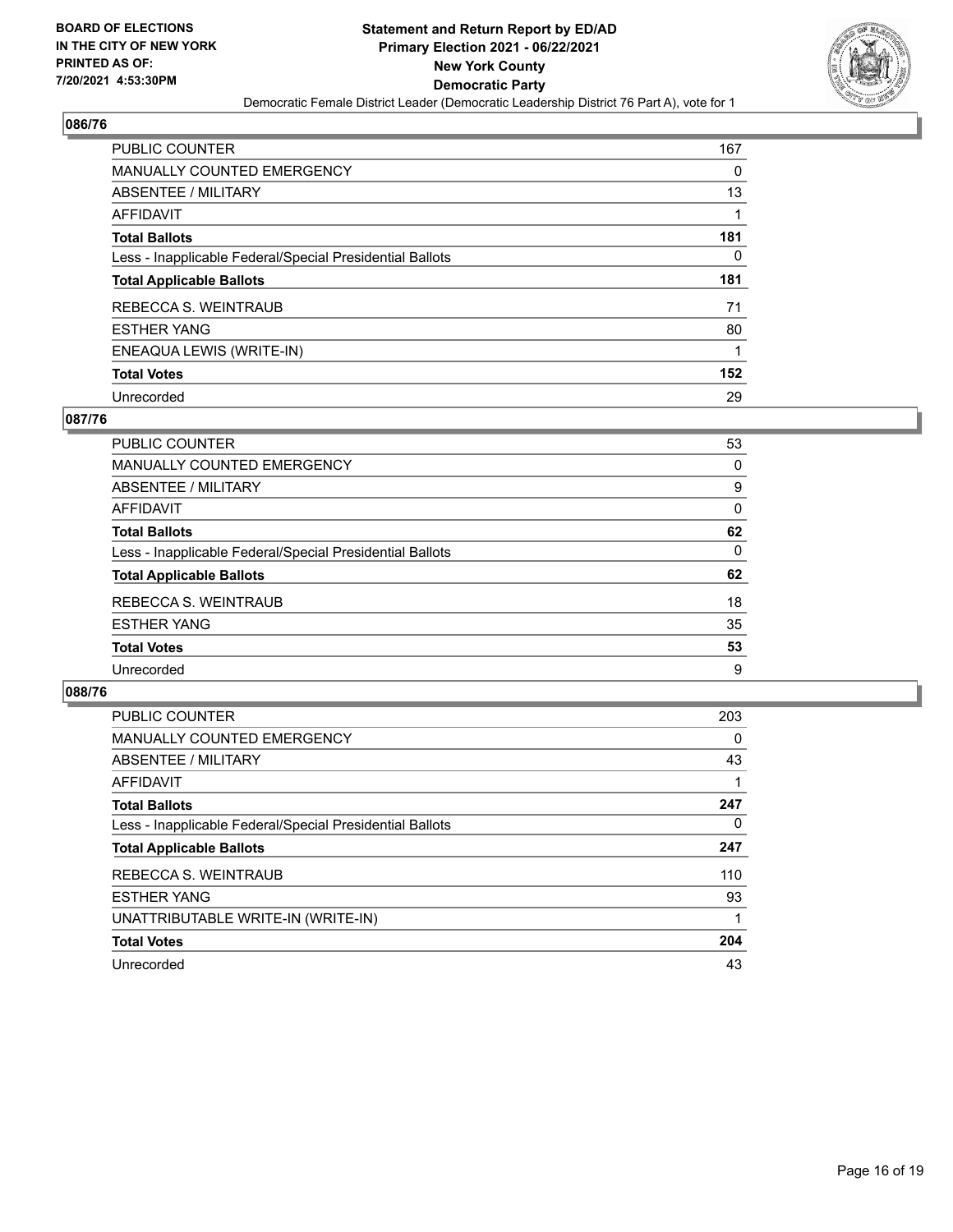

| PUBLIC COUNTER                                           | 127      |
|----------------------------------------------------------|----------|
| <b>MANUALLY COUNTED EMERGENCY</b>                        | $\Omega$ |
| ABSENTEE / MILITARY                                      | 22       |
| AFFIDAVIT                                                | 6        |
| <b>Total Ballots</b>                                     | 155      |
| Less - Inapplicable Federal/Special Presidential Ballots | 0        |
| <b>Total Applicable Ballots</b>                          | 155      |
| REBECCA S. WEINTRAUB                                     | 72       |
| <b>ESTHER YANG</b>                                       | 57       |
| <b>Total Votes</b>                                       | 129      |
| Unrecorded                                               | 26       |

## **100/76**

| <b>PUBLIC COUNTER</b>                                    | 216 |
|----------------------------------------------------------|-----|
| MANUALLY COUNTED EMERGENCY                               | 0   |
| ABSENTEE / MILITARY                                      | 25  |
| AFFIDAVIT                                                | 0   |
| <b>Total Ballots</b>                                     | 241 |
| Less - Inapplicable Federal/Special Presidential Ballots | 0   |
| <b>Total Applicable Ballots</b>                          | 241 |
| REBECCA S. WEINTRAUB                                     | 110 |
| <b>ESTHER YANG</b>                                       | 93  |
| UNATTRIBUTABLE WRITE-IN (WRITE-IN)                       | 2   |
| <b>Total Votes</b>                                       | 205 |
| Unrecorded                                               | 36  |

| <b>PUBLIC COUNTER</b>                                    | 140      |
|----------------------------------------------------------|----------|
| <b>MANUALLY COUNTED EMERGENCY</b>                        | $\Omega$ |
| ABSENTEE / MILITARY                                      | 56       |
| <b>AFFIDAVIT</b>                                         | $\Omega$ |
| <b>Total Ballots</b>                                     | 196      |
| Less - Inapplicable Federal/Special Presidential Ballots | $\Omega$ |
| <b>Total Applicable Ballots</b>                          | 196      |
| REBECCA S. WEINTRAUB                                     | 78       |
| <b>ESTHER YANG</b>                                       | 72       |
| STACEY RICHMAN (WRITE-IN)                                |          |
| <b>Total Votes</b>                                       | 151      |
| Unrecorded                                               | 45       |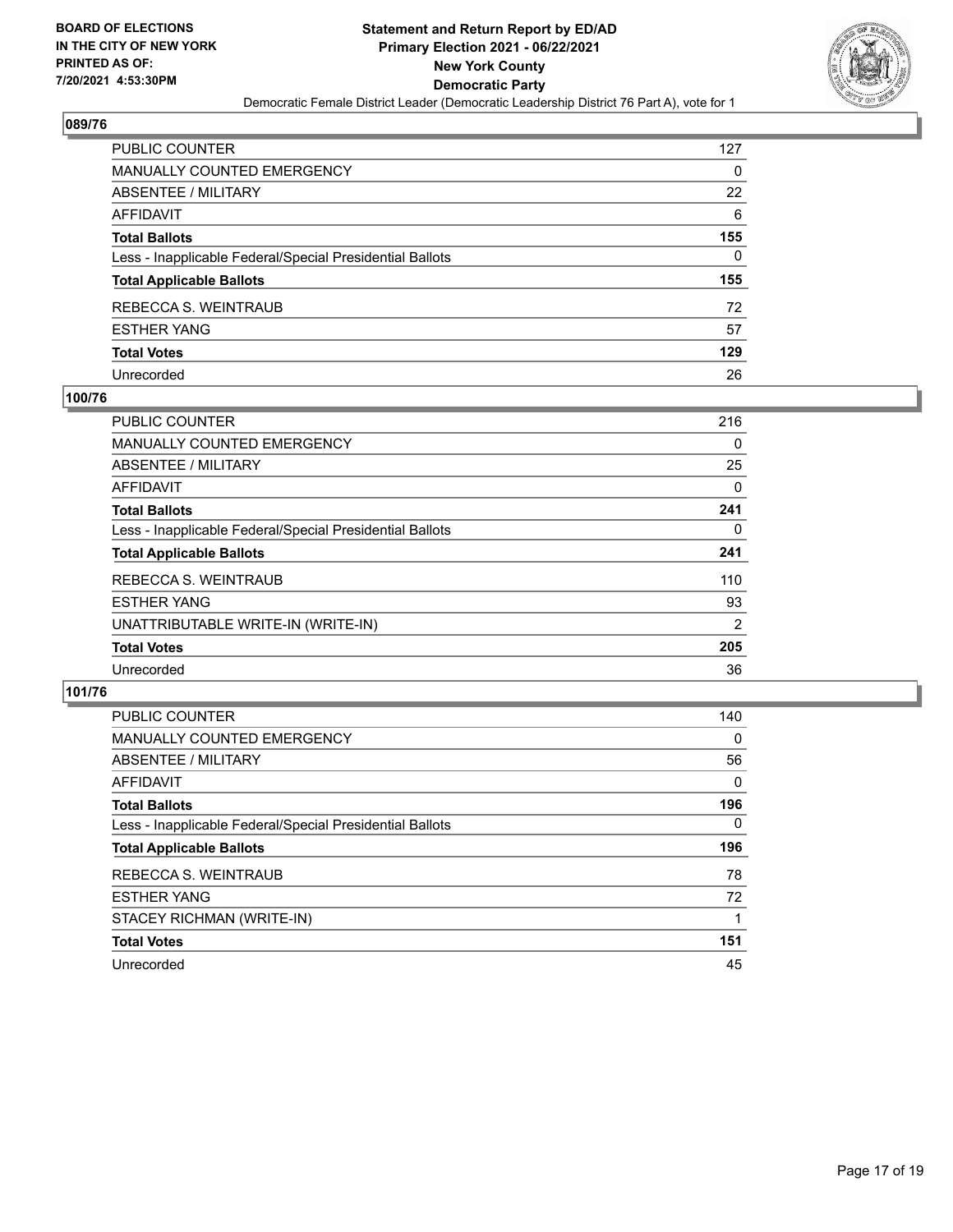

| <b>PUBLIC COUNTER</b>                                    | 107      |
|----------------------------------------------------------|----------|
| <b>MANUALLY COUNTED EMERGENCY</b>                        | $\Omega$ |
| ABSENTEE / MILITARY                                      | 35       |
| AFFIDAVIT                                                | 2        |
| <b>Total Ballots</b>                                     | 144      |
| Less - Inapplicable Federal/Special Presidential Ballots | $\Omega$ |
| <b>Total Applicable Ballots</b>                          | 144      |
| REBECCA S. WEINTRAUB                                     | 74       |
| <b>ESTHER YANG</b>                                       | 47       |
| <b>Total Votes</b>                                       | 121      |
| Unrecorded                                               | 23       |